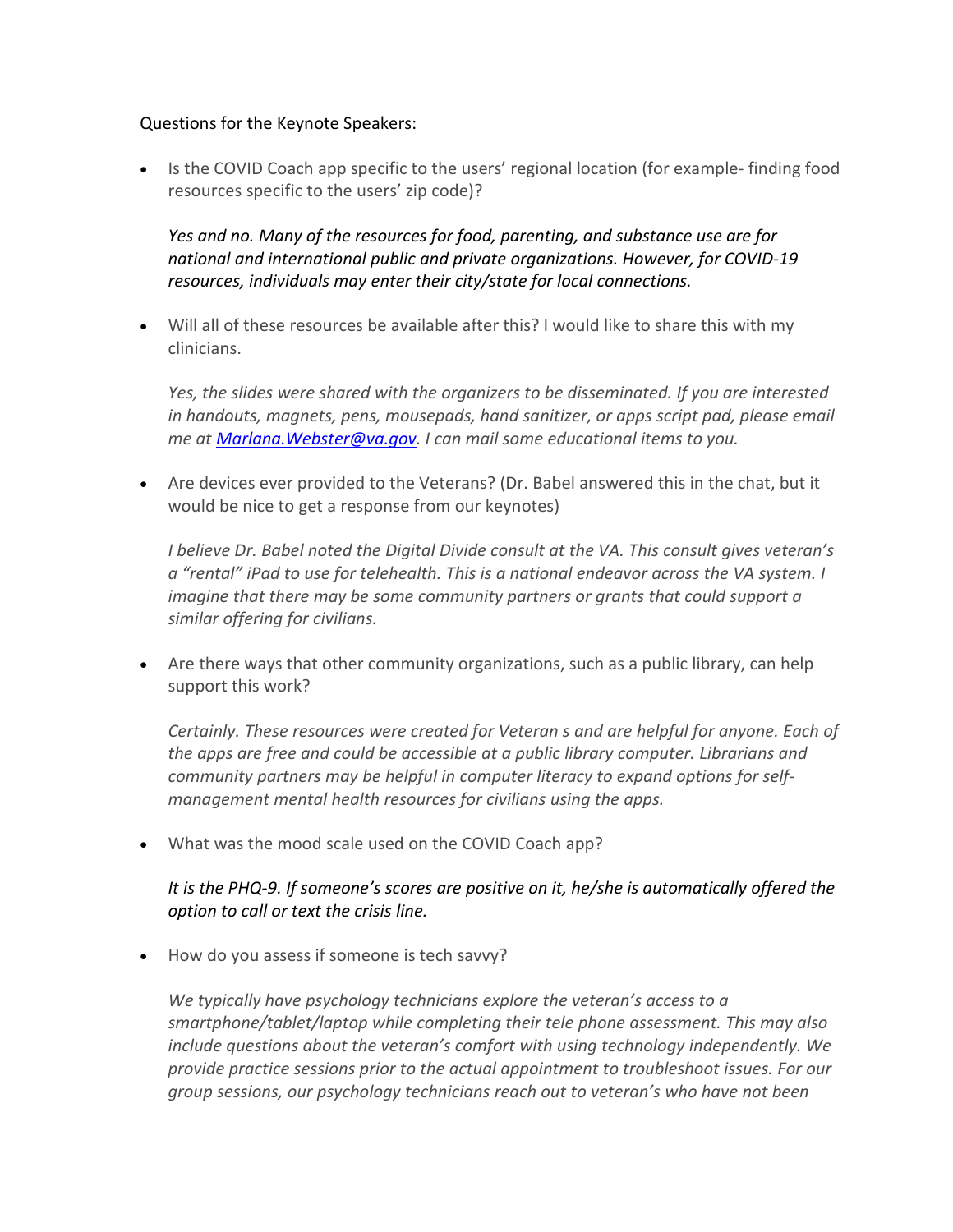*able to join immediately, providing additional support. Though I have not used these, I found two assessments online that may be useful in determining goodness of fit: [TLHT\\_TRA\\_Tool.pdf \(maryland.gov\)](https://urldefense.com/v3/__https:/mhcc.maryland.gov/mhcc/pages/hit/hit_telemedicine/documents/TLHT_TRA_Tool.pdf__;!!Aeua5Q!AVjw6baVkVW4ooTHbi4qnY8IPa-sOKr5Wmc9T0mawm6PQ7qkXfml2R4PWGqVJkKi$) and [Telehealth Satisfaction Questionnaire: National](https://urldefense.com/v3/__https:/digital.ahrq.gov/sites/default/files/docs/survey/telehealthsatisfactionquestionnaire_comp.pdf__;!!Aeua5Q!AVjw6baVkVW4ooTHbi4qnY8IPa-sOKr5Wmc9T0mawm6PQ7qkXfml2R4PWLC3IJqn$)  [First Nations Telehealth Research Project \(ahrq.gov\).](https://urldefense.com/v3/__https:/digital.ahrq.gov/sites/default/files/docs/survey/telehealthsatisfactionquestionnaire_comp.pdf__;!!Aeua5Q!AVjw6baVkVW4ooTHbi4qnY8IPa-sOKr5Wmc9T0mawm6PQ7qkXfml2R4PWLC3IJqn$)*

• Who updates the information on these applications, for example, resources?

*The National Center for PTSD manages updates. However, they take recommendations from the community of providers using the apps as well.*